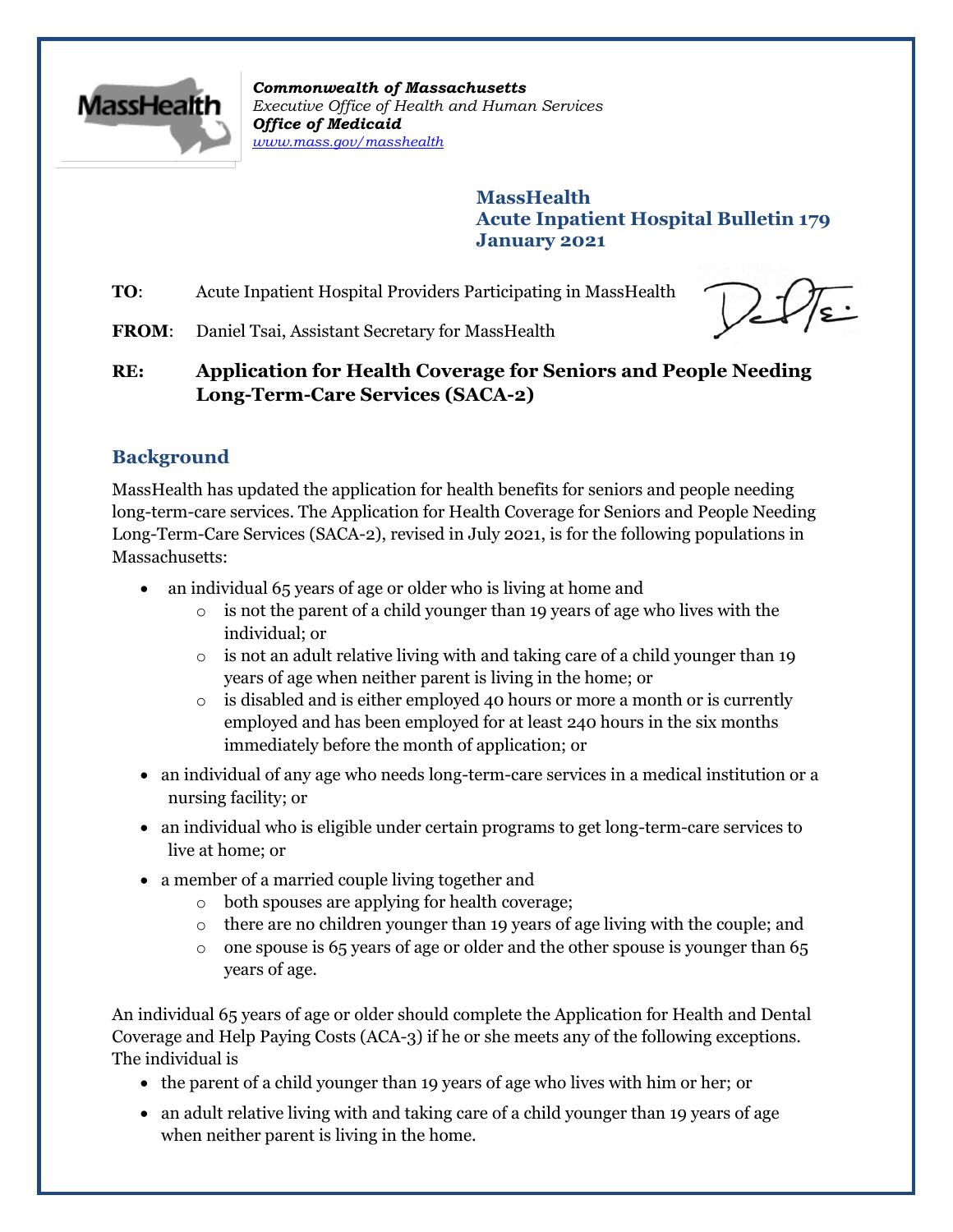**MassHealth Acute Inpatient Hospital Bulletin 179 January 2021 Page 2 of 3**

#### **Summary of Changes**

The following changes were made in the January 2021 version of the SACA-2.

- Updated alimony language on deductions for person 1 and person 2 on pages 5 and 6 and pages 10 and 11, respectively
- Removed higher education and tuition fees on allowable deductions for person 1 and person 2 on pages 6 and 11, respectively
- Added clarifying language to the Rights and Responsibilities page (step 10 under #9 on page 18) to specify liens will be placed for LTC if not expected to return home, and estate recovery will pursue amount equivalent to total cost of care.

## **Supplies and Use of Earlier Versions of the SACA-2**

Earlier versions of the SACA-2 may be accepted until January 31, 2021

When you receive a supply of the January 2021 version of the SACA-2, please recycle earlier versions of the form. Although earlier versions will be accepted until January 31 2021 they should **not** be distributed to the public once the new version has been received.

### **How to Apply**

To apply, applicants can use any of the options below.

**Mail** the filled-out, signed application to:

MassHealth Enrollment Center P.O. Box 290794 Charlestown, MA 02129-0214.

**Fax** the filled-out, signed application to (617) 887-8799.

**Visit** a [MassHealth Enrollment Center \(MEC\)](https://www.mass.gov/service-details/masshealth-enrollment-centers-mecs) to apply in person. Location of Printable Application on the MassHealth Website The new SACA-1 and SACA-2 can be viewed and printed from the MassHealth website. Instructions and other information are available. Go to [www.mass.gov/how-to/apply-for](https://www.mass.gov/how-to/apply-for-masshealth-coverage-for-seniors-and-people-of-any-age-who-need-long-term-care)[masshealth-coverage-for-seniors-and-people-of-any-age-who-need-long-term-care](https://www.mass.gov/how-to/apply-for-masshealth-coverage-for-seniors-and-people-of-any-age-who-need-long-term-care)